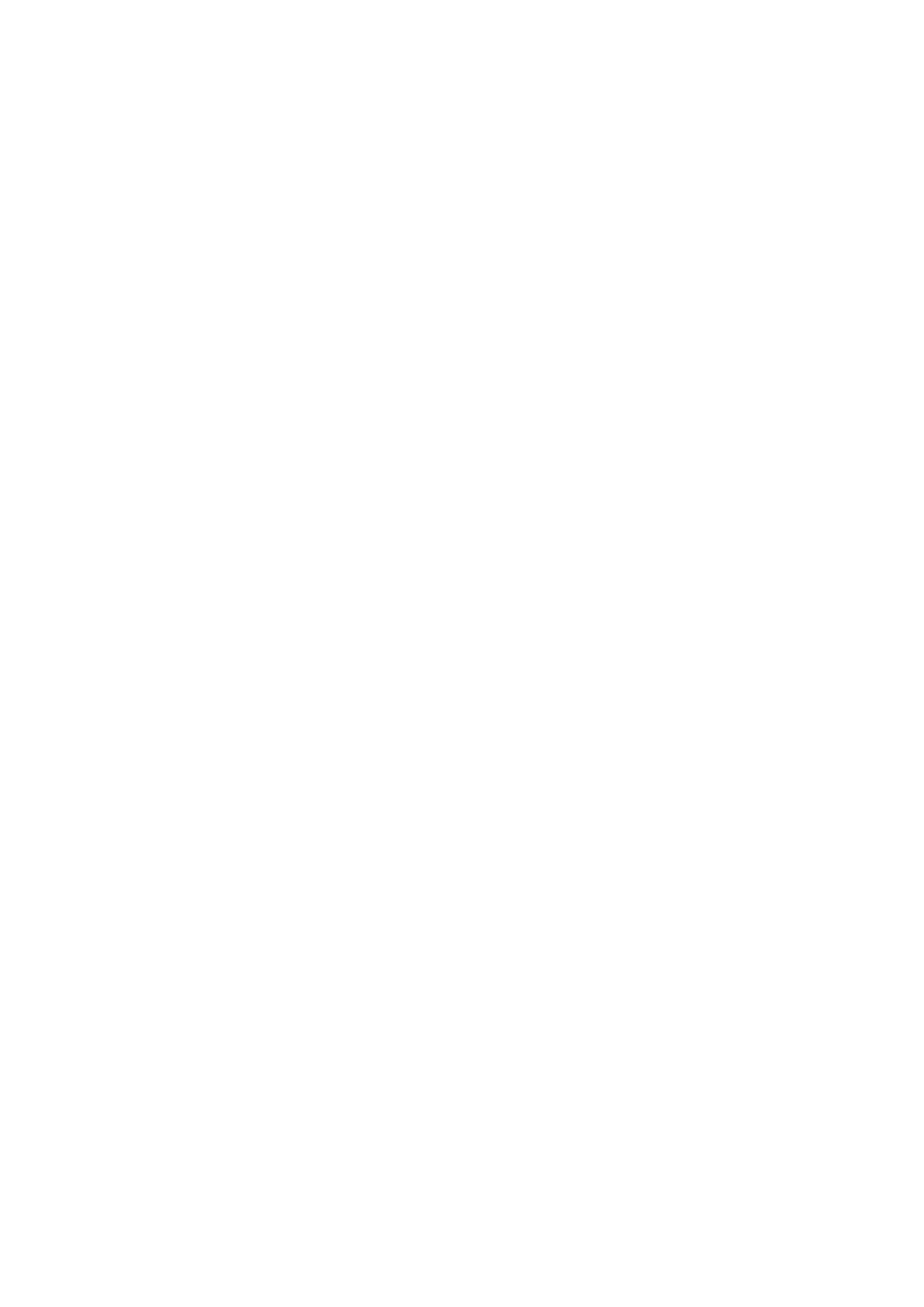## **INDICE INDEX**

- **PAG. 1 3, CARROCERIA Y ACCESORIOS BODY WORK & ACCESSORIES**
- **PAG. 2 3, SISTEMA DOSIFICACIÓN DOSING SYSTEM**
- **PAG. 3 3, COMPONENTES ELECTRICOS Y ACCESORIOS ELECTRICAL COMPONENTS & ACCESORIES**
- **PAG. 4, 5, -, TEXTO MOLINO Q9 TEX GRINDER Q9**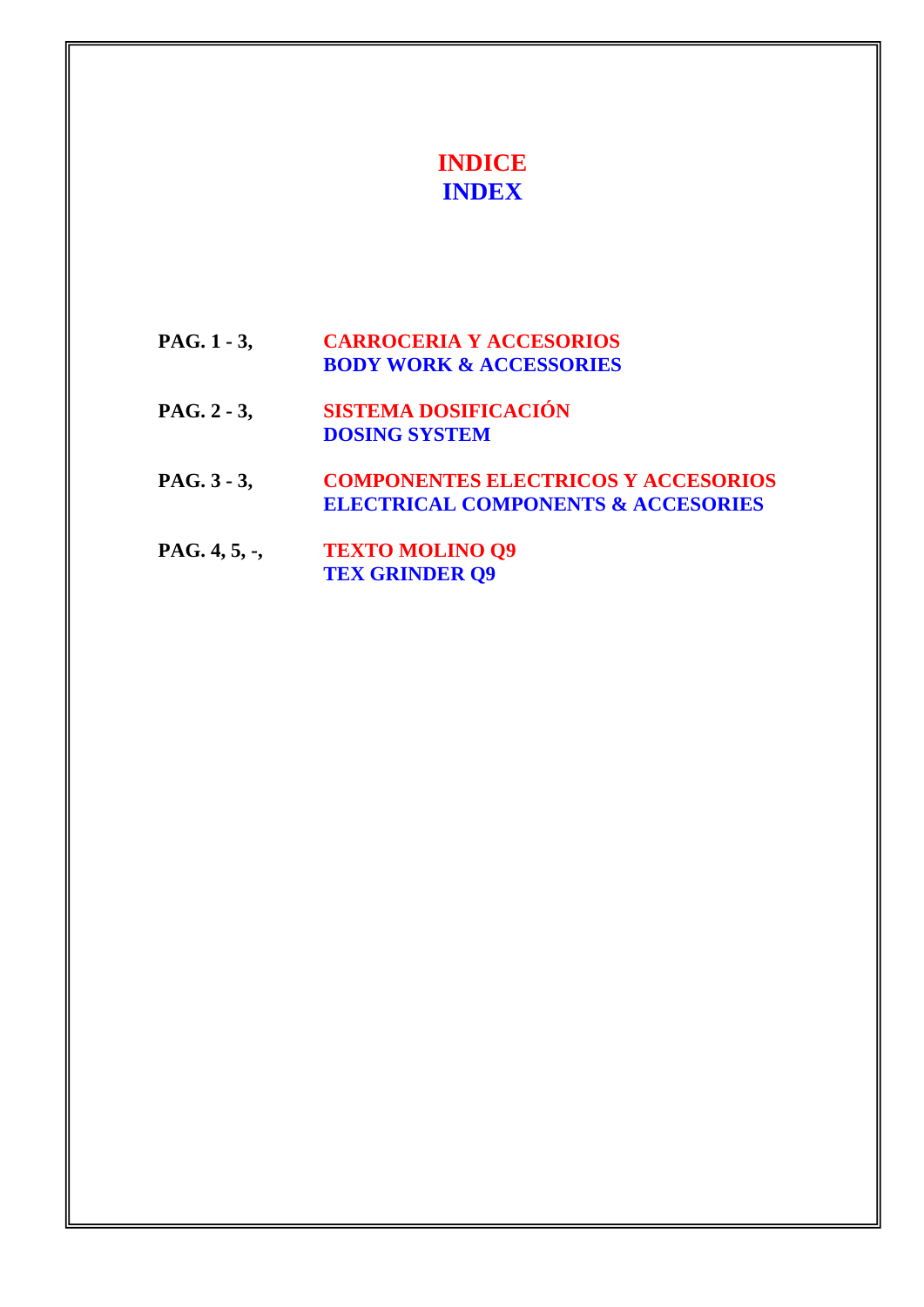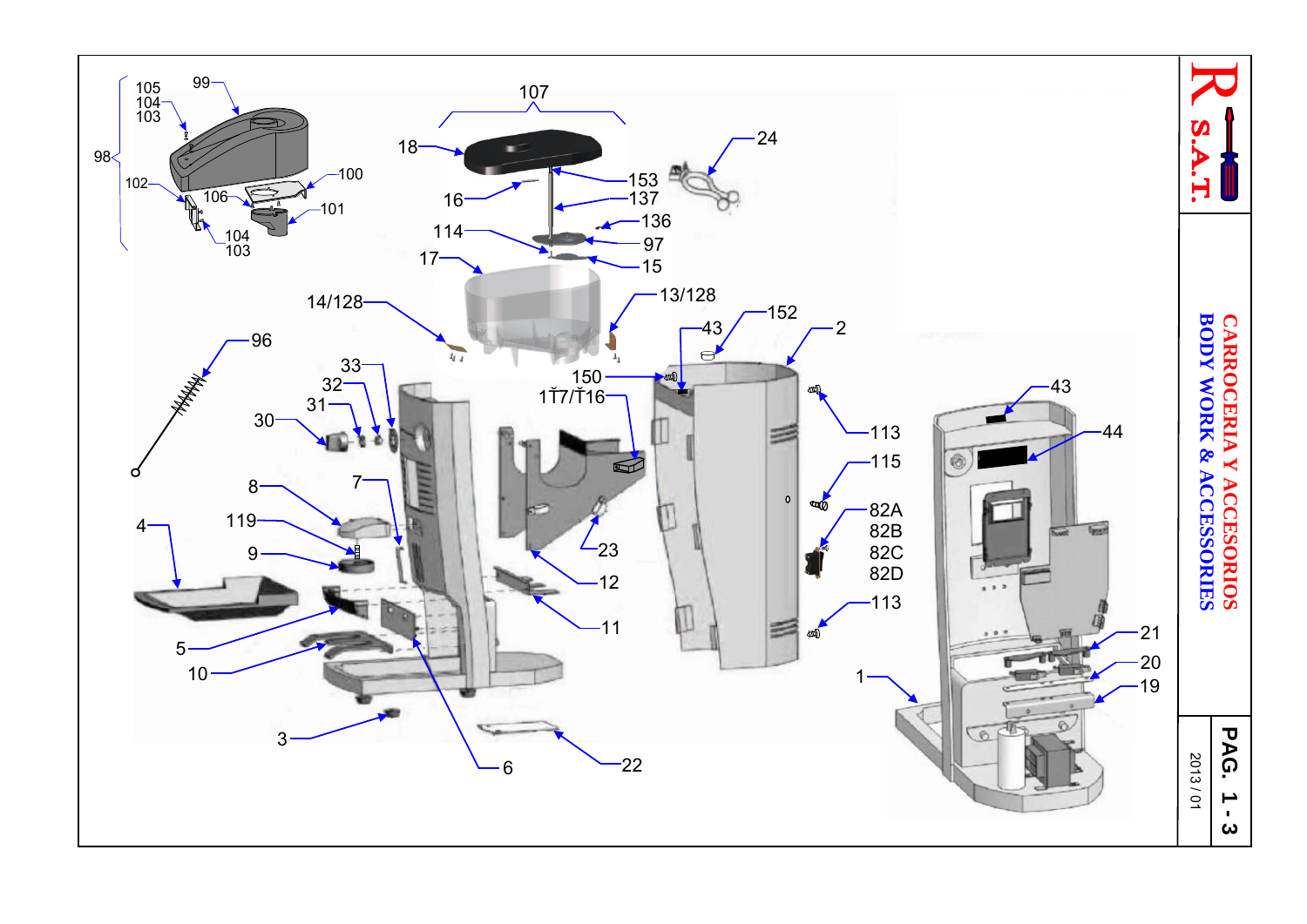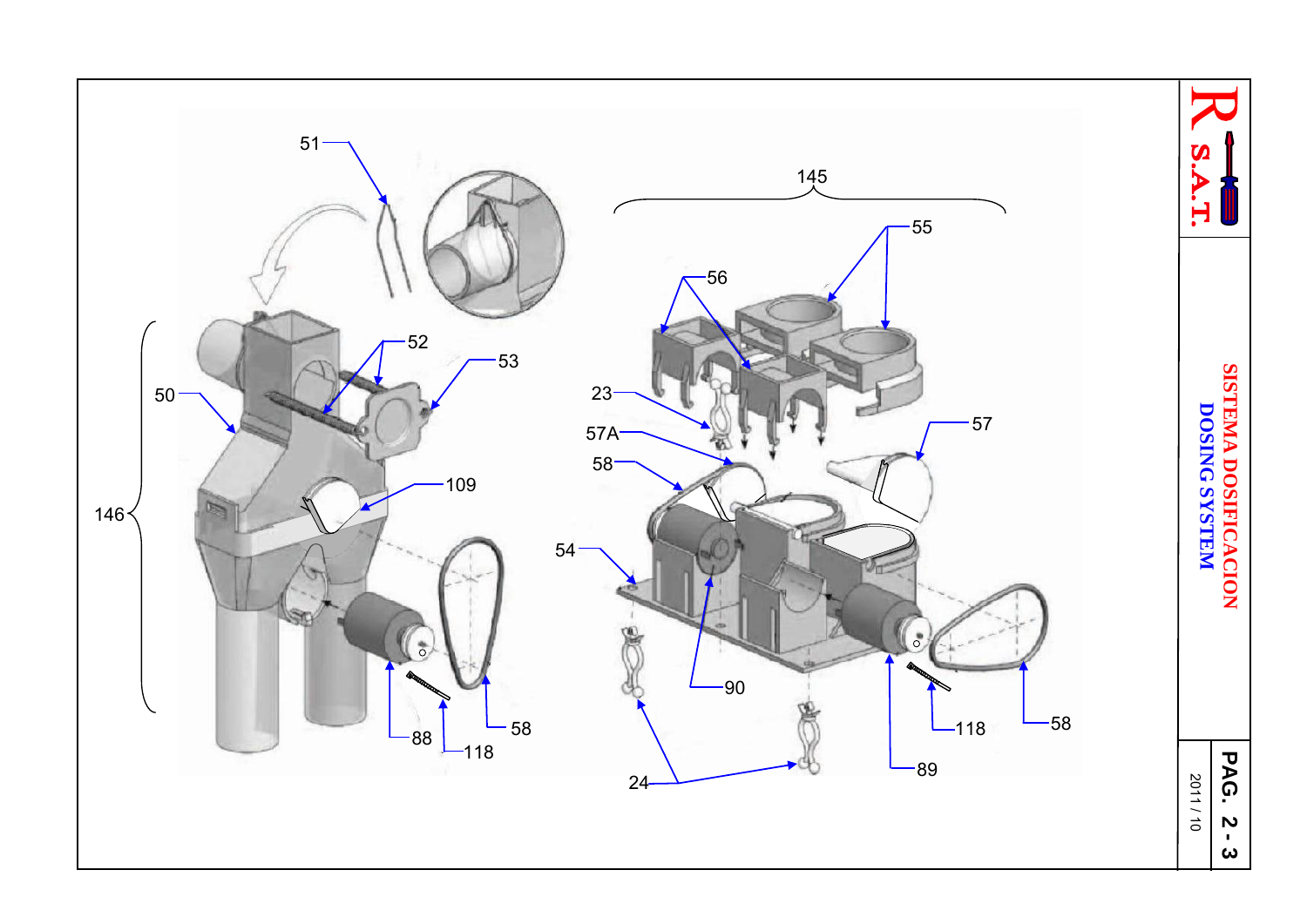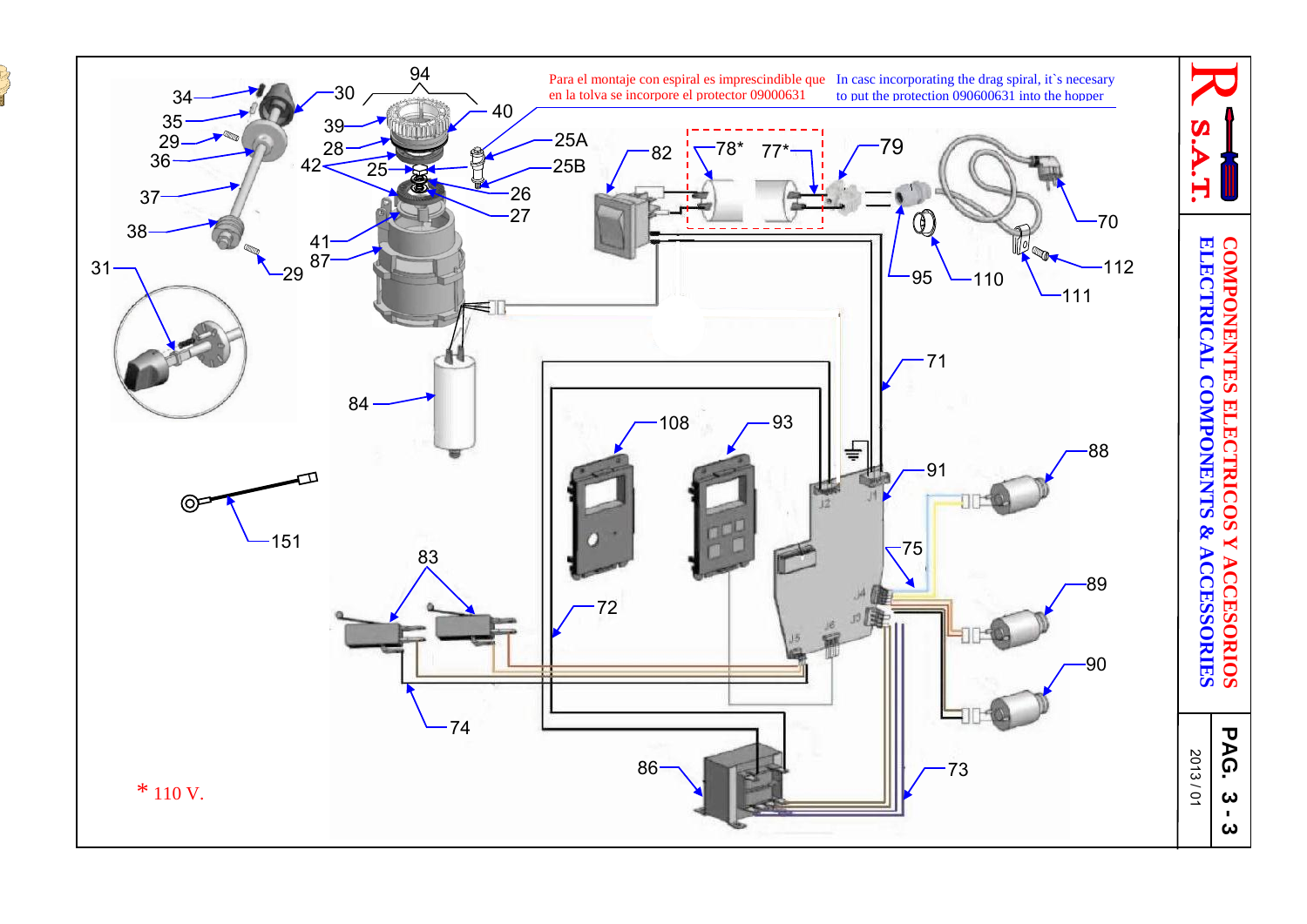| $\leftarrow$<br>S.A.T. |                              |          |                      | <b>TEXTO MOLINO Q9</b><br><b>TEXT GRINDER Q9</b> |                                                                         |                                                                                   | Pags.<br>1, 2, 3<br>2013/09 |
|------------------------|------------------------------|----------|----------------------|--------------------------------------------------|-------------------------------------------------------------------------|-----------------------------------------------------------------------------------|-----------------------------|
|                        | Mod Pag                      | Pos      | Ref.Q9               | Code                                             | <b>DENOMINACION</b>                                                     | <b>DESCRIPTION</b>                                                                |                             |
| Q9                     | 1                            | 01       | 09000555             | 11025451                                         | <b>FRONTAL MOLINO (GRIS CLARO)</b>                                      | <b>FRONT (LIGHT GRAY)</b>                                                         |                             |
| Q9                     | 1                            | 01       | 09000560             | 1102545B                                         | <b>FRONTAL</b><br>(ANTRACITA)                                           | <b>FRONT (ANTHRACITE)</b>                                                         |                             |
| Q9                     | $\mathbf{1}$                 | 01       | 09000556             | 11025452                                         | $\mathbf{u}$<br><b>FRONTAL</b><br>(VERDE)                               | <b>FRONT (GREEN)</b>                                                              |                             |
| Q9                     | $\mathbf{1}$                 | 01       | 09100900             |                                                  | $\mathbf{u}$<br>(GRIS OSCURO)<br><b>FRONTAL</b><br>$\mathbf{u}$         | <b>FRONT (DARK GRAY)</b>                                                          |                             |
| Q9                     | $\mathbf{1}$<br>$\mathbf{1}$ | 01<br>01 | 09100910<br>09100920 |                                                  | <b>FRONTAL</b><br>(NEGRO)<br>$\mathbf{u}$<br>(BLANCO)<br><b>FRONTAL</b> | <b>FRONT (BLACK)</b>                                                              |                             |
| Q9<br>Q9               | $\mathbf{1}$                 | 02       | 09001127             | 42922135                                         | TAPA POST. MOLINO (ANTRACITA)                                           | <b>FRONT (WHITE)</b><br><b>COVER REAR (ANTHRACITE)</b>                            |                             |
| Q9                     | $\mathbf{1}$                 | 02       | 09001125             | 42922132                                         | $\boldsymbol{\eta}$<br><b>TAPA POST.</b><br>(VERDE)                     | <b>COVER REAR (GREEN)</b>                                                         |                             |
| Q9                     | $\mathbf{1}$                 | 02       | 09001124             | 42922131                                         | $\mathbf{u}$<br><b>TAPA POST.</b><br>(GRIS CLARO)                       | <b>COVER REAR (LIGHT GRAY)</b>                                                    |                             |
| Q9                     | $\mathbf{1}$                 | 02       | 09101100             |                                                  | $\mathbf{u}$<br>TAPA POST.<br>(GRIS OSCURO)                             | <b>COVER REAR (DARK GRAY)</b>                                                     |                             |
| Q9                     | $\mathbf{1}$                 | 02       | 09101120             |                                                  | $\mathbf{u}$<br>TAPA POST.<br>(BLANCO)<br>$\mathbf{u}$                  | <b>COVER REAR (WHITE)</b>                                                         |                             |
| Q9                     | $\mathbf{1}$<br>$\mathbf{1}$ | 02<br>02 | 09101110<br>09101130 |                                                  | TAPA POST.<br>(NEGRO)<br>" C/ INTERRUP. (BLANCO)                        | <b>COVER REAR (BLACK)</b><br><b>COVER REAR WITH SWITCH (WHITE)</b>                |                             |
| Q9<br>Q9               | $\mathbf{1}$                 | 02       | 09001140             |                                                  | TAPA POST.<br>" C/ INTERRUP. (GRIS CLARO)<br>TAPA POST.                 | <b>COVER REAR WITH SWITCH (LIGHT GRAY)</b>                                        |                             |
| Q <sub>9</sub>         | $\mathbf{1}$                 | 02       | 09001141             |                                                  | " C/ INTERRUP. (VERDE)<br>TAPA POST.                                    | <b>COVER REAR WITH SWITCH (GREEN)</b>                                             |                             |
| Q9                     | $\mathbf{1}$                 | 02       | 09001142             |                                                  | ".C/INTERRUP. (ANTRACITA)<br><b>TAPA POST</b>                           | <b>COVER REAR WITH SWITCH (ANTHRACITE)</b>                                        |                             |
| Q9                     | 1                            | 03       | 09000300             | 09710040                                         | PIE DE APOYO REF. 801 DE DTCO                                           | <b>BOTTOM OF SUPPORT</b>                                                          |                             |
| Q9                     | $\mathbf{1}$                 | 04       | 09000546             | 11025311                                         | <b>BANDEJA RECOGE POSOS</b>                                             | <b>GROUNDS TRAY</b>                                                               |                             |
| Q <sub>9</sub>         | $\mathbf{1}$                 | 05       | 09000548             | 11025331                                         | PROTECTOR PORTA                                                         | PROTECTOR FILTER HOLDER                                                           |                             |
| Q <sub>9</sub>         | $\mathbf{1}$<br>1            | 06<br>07 | 09001121             | 42922050<br>11025321                             | <b>PROTECTOR MICRO</b>                                                  | <b>MICRO SWITCH PROTECTOR</b><br><b>PLASTIC PROTECTOR</b>                         |                             |
| Q <sub>9</sub><br>Q9   | $\mathbf{1}$                 | 08       | 09000547<br>09000563 | 11025462                                         | PROTECCION GOLPES PORTA<br>SOPT.PRENSA CAFÉ (VERDE)                     | <b>PRESS SUPPORT (GREEN)</b>                                                      |                             |
| Q9                     | $\mathbf{1}$                 | 08       | 09000562             | 11025461                                         | SOPT.PRENSA "<br>(GRIS CLARO)                                           | PRESS SUPPORT (LIGHT GRAY)                                                        |                             |
| Q9                     | $\mathbf{1}$                 | 08       | 09000564             | 11025464                                         | $\langle 0 \rangle$<br>SOPT.PRENSA<br>(ANTRACITA)                       | <b>PRESS SUPPORT (ANTHRACITE)</b>                                                 |                             |
| Q <sub>9</sub>         | 1                            | 08       | 09101000             |                                                  | $\sim 0.1$<br>SOPT.PRENSA<br>(GRIS OSCURO)                              | <b>PRESS SUPPORT (DARK GRAY)</b>                                                  |                             |
| Q9                     | $\mathbf{1}$                 | 08       | 09101010             |                                                  | $\sim 0$<br>SOPT.PRENSA<br>(NEGRO)                                      | <b>PRESS SUPPORT (BLACK)</b>                                                      |                             |
| Q9                     | $\mathbf{1}$                 | 08       | 09101020             |                                                  | SOPR.PRESNSA "<br>(BLANCO)                                              | <b>PRESS SUPPORT (WHITE)</b>                                                      |                             |
| Q9                     | $\mathbf{1}$                 | 09       | 09000948             | 41105851                                         | PRENSA CAFÉ Ø STANDARD                                                  | <b>COFFEE PRESS Ø STANDARD</b>                                                    |                             |
| Q <sub>9</sub><br>Q9   | $\mathbf{1}$<br>$\mathbf{1}$ | 09<br>10 | 09001136<br>09001130 | 42923051<br>42922151                             | PRENSA CAFÉ Ø PEQUEÑO<br><b>GUIA PORTAS Ø STANDARD</b>                  | <b>COFFEE PRESS Ø SMALL</b><br>FILTER HOLDER GUIDE Ø STANDARD                     |                             |
| Q9                     | $\mathbf{1}$                 | 10       | 09000789             | 31095450                                         | <b>GUIA PORTAS Ø GRANDE</b>                                             | FILTER HOLDER GUIDE Ø LARGE                                                       |                             |
| Q9                     | $\mathbf{1}$                 | 11       | 09000786             | 31095420                                         | <b>PROTECTOR TRAMPILLAS</b>                                             | <b>DOORS PROTECTOR</b>                                                            |                             |
| Q9                     | $\mathbf{1}$                 | 12       | 09000782             | 31095381                                         | <b>SOPORTE MOTOR</b>                                                    | <b>SUPPORT (ENGINE)</b>                                                           |                             |
| Q9                     | $\mathbf{1}$                 | 13       | 09000790             | 31095571                                         | <b>BLOQUEO POST.TOLVA</b>                                               | <b>HOPPER BLOCKING SHEET METAL</b>                                                |                             |
| Q9                     | $\mathbf{1}$                 | 14       | 09000791             | 31095611                                         | <b>FIJACION DELANTERA TOLVA</b>                                         | <b>HOPPER FRONT FASTENING</b>                                                     |                             |
| Q9                     | 1<br>$\mathbf{1}$            | 15<br>16 | 09104700<br>09000424 | 42922060                                         | <b>CIERRE TOLVA</b>                                                     | <b>CLOSURE HOPPER</b>                                                             |                             |
| Q9<br>Q9               | 1                            | 17       | 09000566             | 10012720<br>11025501                             | <b>MANDO CIERRE TOLVA</b><br>TOLVA                                      | <b>HANDLE CLOUSURE HOPPER</b><br><b>HOPPER</b>                                    |                             |
| Q9                     | $\mathbf{1}$                 | 18       | 09000549             | 11025351                                         | TAPA TOLVA M-02                                                         | <b>COVER (HOPPER)</b>                                                             |                             |
| Q9                     | 1                            | 19       | 09000784             | 31095400                                         | <b>SOPORTE DE MICROS</b>                                                | <b>SUPPORT (MICRO SWITCHES)</b>                                                   |                             |
| Q9                     | $\mathbf{1}$                 | 20       | 09000633             |                                                  | <b>AISLADOR MICROS</b>                                                  | <b>INSULATOR (MICRO SWITCHES)</b>                                                 |                             |
| Q9                     | 1                            | 21       | 09000551             | 11025370-0                                       | <b>SUJECCION MICROS</b>                                                 | <b>ATTACHMENT (MICRO SWITCHES)</b>                                                |                             |
| Q9                     | $\mathbf{1}$                 | 22       | 09000632             |                                                  | <b>TAPA INFERIOR</b>                                                    | <b>COVERS (MICRO SWITCHES)</b>                                                    |                             |
| Q9<br>Q9               | $\mathbf{1}$<br>$1 - 3$      | 23<br>24 | 09000303<br>09000304 | 09710330<br>09710450                             | <b>BRIDA FIJA.CABLEADO RICHCO N-7</b><br>BRIDA FIJA.RICHO STL-250-3-01  | <b>FASTENING LIRA (RICHCO N-7)</b><br><b>FASTENING LIRA (RICHCO STL 250-3-01)</b> |                             |
| Q9                     | 3                            | 25       | 09000063             |                                                  | TORNILLO SUJECCION PORTAFRES.INF.                                       | <b>SCREW</b>                                                                      |                             |
| Q9                     | 3                            | 25A      | 09103800             |                                                  | <b>ESPIRAL DE ARRASTRE</b>                                              | <b>DRAG SPIRAL</b>                                                                |                             |
| Q9                     | 3                            | 25B      | 09103900             |                                                  | <b>EJE ESPIRAL ARRASTRE</b>                                             | <b>DRAG SPIRAL SCREW</b>                                                          |                             |
| Q9                     | 3                            | 26       | 09000070             |                                                  | ARANDELA GROWER SUJ.PORTAF.INF                                          | <b>WASHER (GROWER)</b>                                                            |                             |
| Q9                     | 3                            | 27       | 09000084             |                                                  | ARANDELA SUJECCION PORTAFRES.INF.                                       | <b>WASHER</b>                                                                     |                             |
| Q9<br>Q9               | 3<br>3                       | 28<br>29 | 09000417<br>05198100 |                                                  | <b>JUNTA TÓRICA</b><br>ESPARRAGO M3 X 6                                 | <b>O-RING</b><br><b>SCREW</b>                                                     |                             |
| Q9                     | $1 - 3$                      | 30       | 09000537             | 11025211                                         | <b>MANDO REGUL.MOLIDO</b>                                               | <b>ADJUSTMENT HANDLE</b>                                                          |                             |
| Q9                     | $1 - 3$                      | 31       | 09000299             | 09710030                                         | CASQ.FIJA.EJE MIKAL SCA0726-224003-4                                    | FIXING RING (MIKAL SCA0726-224003-4)                                              |                             |
| Q9                     | 1                            | 32       | 09000422             | 10012700                                         | CASQUILLO GUIA EJE REGUL.MOLIDO                                         | <b>ADJUSTMENT SHAFT GUIDE BUSHING</b>                                             |                             |
| Q9                     | $\mathbf{1}$                 | 33       | 09001296             | 82022211                                         | <b>ANILLO FIJACION MANETA REGULACION</b>                                | <b>ADJUSTMENT HANDLE RING</b>                                                     |                             |
| Q9                     | 3                            | 34       | 09000682             | 12001840                                         | <b>MUELLE EJE BLOQUEO</b>                                               | <b>SPING (BLOCKER SHAFT)</b>                                                      |                             |
| Q9                     | 3                            | 35       | 09000421             | 10012690                                         | EJE BLOQUEO MANDO REGUL.MOLIDO                                          | <b>BLOCKER SHAFT</b>                                                              |                             |
| Q9<br>Q9               | 3<br>3                       | 36<br>37 | 09419500<br>09419110 | 10012730<br>10012680                             | <b>DISCO FIJACION PUNTO MOLIDO</b><br>EJE REGULACION MOLIDO             | <b>DISK (HANDLE ADJUSMENT)</b><br><b>SHAFT (ADJUST MILLING)</b>                   |                             |
| Q9                     | 3                            | 38       | 09419200             | 10012740                                         | <b>SINFIN REGULACION MOLIDO</b>                                         | <b>SPINDLE (ADJUST MILLING)</b>                                                   |                             |
| Q9                     | 3                            | 39       | 09000543             | 11025280                                         | CORONA DENTADA REGUL.MOLIDO                                             | <b>TOODHET CROWN (ADJUST MILLING)</b>                                             |                             |
| Q9                     | 3                            | 40       | 09000709             | 17000020                                         | PORTAFRESAS SUPERIOR                                                    | MILL WHEEL UPPER SUPPORT                                                          |                             |
| Q9                     | 3                            | 41       | 09000708             | 17000010                                         | PORTAFRESAS INFERIOR                                                    | <b>MILL WHEEL LOWER SUPPORT</b>                                                   |                             |
| Q9                     | 3                            | 42       | 09000298             | 09710020                                         | <b>FRESAS DITTING (JUEGO)</b>                                           | MILL WHEEL PAIR 1 (DITTING)                                                       |                             |
| Q9<br>Q9               | $\mathbf{1}$<br>$\mathbf{1}$ | 43<br>44 | 08433900<br>09000776 |                                                  | PROTECTOR (ADHESIVO)<br><b>ARMAFLEX (ADHESIVO)</b>                      | <b>PROTECTOR</b><br><b>ARMAFLEX</b>                                               |                             |
|                        | $\overline{2}$               | 50       | 09001201             |                                                  | <b>DISTRIBUIDOR 1 - 2 CAFES</b>                                         | <b>DISTRIBUTOR (1 &amp; 2 COFFEES)</b>                                            |                             |
| Q <sub>9</sub>         | $\overline{2}$               | 51       | 09000739             | 19019650                                         | MUELLE ATOMIZADOR CAFÉ INCLINADO                                        | <b>ANTI SPLASH NOZZLE INCLINED</b>                                                |                             |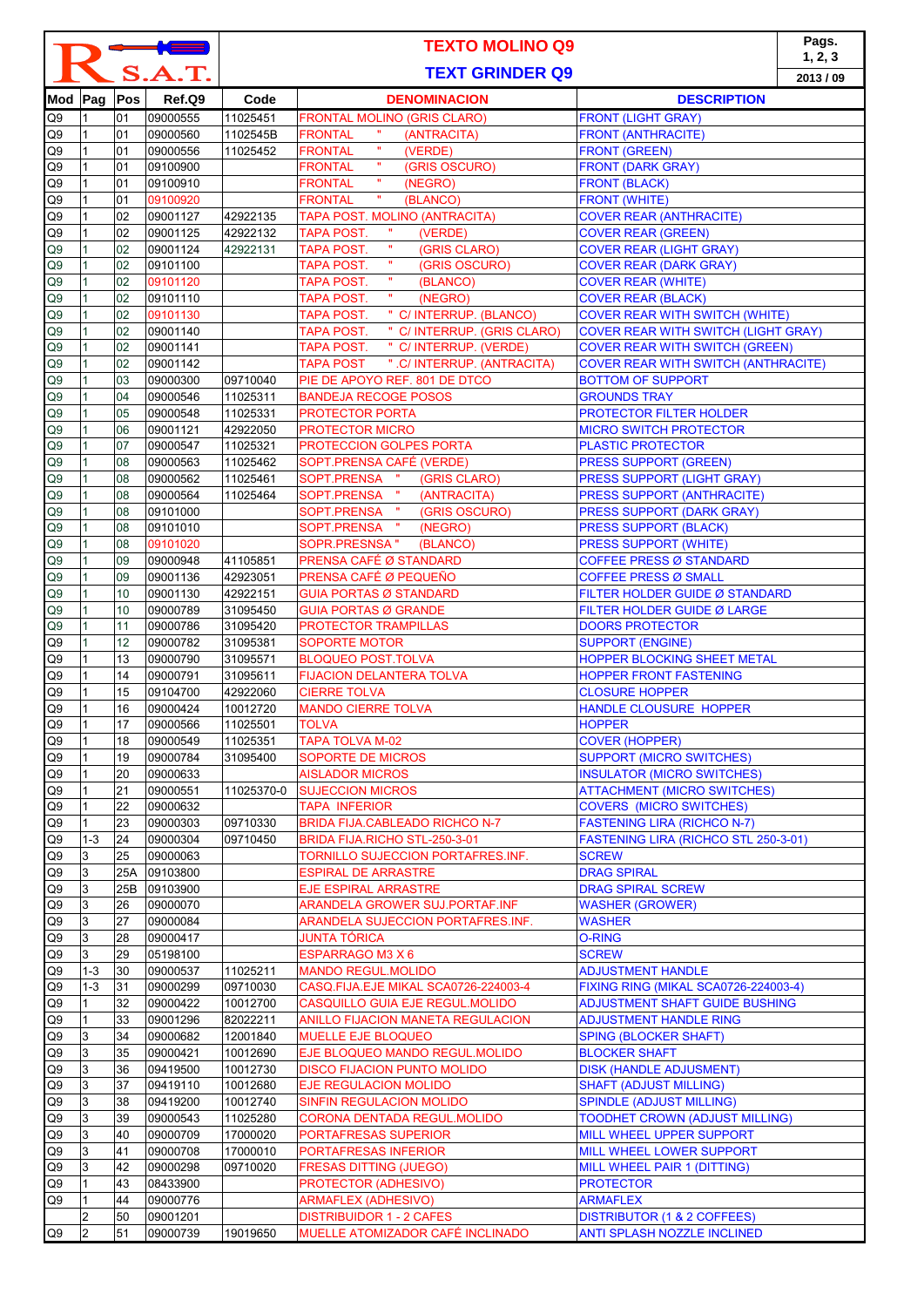| S.A.T.               |                     |          |                          | <b>TEXTO MOLINO Q9</b><br><b>TEXT GRINDER Q9</b> |                                                                   |                                                                          | Pags.<br>1, 2, 3<br>2013/09 |
|----------------------|---------------------|----------|--------------------------|--------------------------------------------------|-------------------------------------------------------------------|--------------------------------------------------------------------------|-----------------------------|
| Mod Pag              |                     | Pos      | Ref.Q9                   | Code                                             | <b>DENOMINACION</b>                                               | <b>DESCRIPTION</b>                                                       |                             |
| Q <sub>9</sub>       | 2                   | 52       | 09000683                 | 12001850                                         | MUELLE TAPA DISTRIBUIDOR CAFÉ                                     | <b>SPRING (COVER DISTRIBUTOR COFFEE)</b>                                 |                             |
| Q9                   | $\overline{2}$      | 53       | 09000783                 | 31095390                                         | TAPA DISTRIBUIDOR CAFÉ                                            | <b>COVER (DISTRIBUTOR COFFEE)</b>                                        |                             |
| Q <sub>9</sub>       | $\overline{c}$      | 54       | 09000542                 | 11025271                                         | <b>SOPORTE TRAMPILLAS</b>                                         | <b>SUPPORT (DOORS)</b>                                                   |                             |
| Q <sub>9</sub>       | $\overline{c}$      | 55       | 09000540                 | 11025251                                         | <b>TAPA TRAMPILLAS</b>                                            | <b>COVER (DOORS)</b>                                                     |                             |
| Q <sub>9</sub>       | 2                   | 56       | 09000539                 | 11025241                                         | <b>ABRAZADERA SUJECCION MOTORES</b>                               | <b>CLAMP SUJECCION MOTORS</b>                                            |                             |
| Q9                   | $\overline{2}$      | 57       | 09103300                 |                                                  | TRAMPILLA DESCARGA DERECHA                                        | <b>DOOR (NYLON) RIGHT</b>                                                |                             |
| Q9                   | $\overline{c}$      | 57A      | 09103400                 |                                                  | TRAMPILLA DESCARGA IZQUIERDA                                      | <b>DOOR (NYLON) LEFT</b>                                                 |                             |
| Q9<br>Q <sub>9</sub> | $\overline{c}$<br>3 | 58<br>70 | 09000302<br>09000262     | 09710320<br>04802510                             | CORREA TRANSMISION INT.50,47 X 2,68<br>CABLE RED CEE H07RN-F 3xmm | <b>INSIDE TRANSMISSION BELTS (50,47X2,68)</b><br>LINE CORD (CEE H07RN-F) |                             |
| Q9                   | 3                   | 70       | 09001233                 |                                                  | CABLE RED MOLINO 115 V                                            | LINE CORD 115 V.                                                         |                             |
| Q9                   | 3                   | 70       | 09001232                 | 43216440                                         | CABLE RED MOLINO U.K.                                             | LINE CORD (UK)                                                           |                             |
| Q9                   | 3                   | 70       | 09001230                 | 43215760                                         | CABLE RED+CLAVIJA 10A AUSTRALIA                                   | LINE CORD (AUSTRALIA)                                                    |                             |
| Q9                   | 3                   | 71       | 09001214                 | 43213940                                         | <b>CABLEADO ALIMENTACION M02</b>                                  | <b>CABLE</b>                                                             |                             |
| Q9                   | 3                   | 71       | 09106500                 |                                                  | CABLEADO ALIMENTACION M02 115V.                                   | CABLE 115V.                                                              |                             |
| Q9                   | 3                   | 72       | 09001215                 | 43213950                                         | <b>CABLEADO FUERZA M02</b>                                        | <b>CABLE</b>                                                             |                             |
| Q9                   | 3                   | 73       | 09001216                 | 43213960                                         | <b>CABLEADO TRANSFORMADOR M02</b>                                 | <b>TRANSFORMER M02 CABLE</b>                                             |                             |
| Q <sub>9</sub>       | 3                   | 74       | 09001218                 | 43213980                                         | <b>CABLEADO MICROS CP</b>                                         | <b>MICROS CP CABLE</b>                                                   |                             |
| Q <sub>9</sub>       | 3                   | 75       | 09001217                 |                                                  | <b>CABLEADO MOTORES M02</b>                                       | <b>MOTORS M02 CABLE</b>                                                  |                             |
| Q <sub>9</sub>       | 3                   | 77       | 09001261                 | 43221450                                         | <b>CABLEADO FILTRO MOLI.JAPON</b>                                 | <b>FILTER GRINDER CABLE (JAPONESE)</b>                                   |                             |
| Q <sub>9</sub>       | 3                   | 78       | 09000275                 | 04803780                                         | Filtro Procond Elettronica Ref: 411524410                         | <b>ELECTRICAL FILTER</b>                                                 |                             |
| Q <sub>9</sub>       | 3                   | 79       | 09000265                 | 04802690                                         | REGLETA ELETTRO GIBI PA 76/12                                     | <b>TERMINAL BLOCK</b>                                                    |                             |
| Q <sub>9</sub>       | 3                   | 82       | 07967020                 |                                                  | <b>INTERRUPTOR</b>                                                | <b>MAIN SWITCH</b>                                                       |                             |
| Q9                   | 1                   | 82A      | 09000210                 |                                                  | INTERRUPTOR TRASERO 115 V.(E.U.)                                  | BACK MAIN SWITCH 115 V. (E.U.)                                           |                             |
| Q <sub>9</sub>       | 1                   | 82B      | 09000194                 |                                                  | <b>CAPUCHON PROTECTOR 115V.</b>                                   | PROTECTOR (MAIN SWITCH 115 V.)                                           |                             |
| Q <sub>9</sub>       | 1                   | 82C      | 09000058                 |                                                  | SEPARADOR INTERRUPTOR 115 V.                                      | SPACER M.4 (MAIN SWITCH 115V.)                                           |                             |
| Q <sub>9</sub>       | 1                   | 82D      | 09000879                 |                                                  | CHAPA HUECA INTERRUPTOR 115 V.                                    | SUPPORT (MAIN SWITCH 115V.)                                              |                             |
| Q <sub>9</sub>       | 3<br>3              | 83<br>84 | 09000208                 | 04001130<br>03203120                             | MICRORRUPTOR OMRON V-166-1C5                                      | <b>MICRO SWITCH</b>                                                      |                             |
| Q <sub>9</sub>       | 3                   | 84       | 09000117<br>09000125     | 03203950                                         | COND. ARRANQUE 16uF 450V M8 UL<br>COND.ARRANQ.70uF250VM8 45X117mm | START UP CONDENSER (16mF 450V M8)<br>START UP CONDENSER (70mF 250V M8)   |                             |
| Q9<br>Q9             | 3                   | 86       | 09000224                 | 04300700                                         | TRANSFORM.100V / 18V.                                             | TRANSFORMER (100V - 18V )                                                |                             |
| Q9                   | 3                   | 86       | 09000223                 | 04300670                                         | TRANSFORM.110V / 18V.                                             | TRANSFORMER (110V - 18V.)                                                |                             |
| Q9                   | 3                   | 86       | 09000226                 | 04300720                                         | TRANSFORM.220V / 18V.                                             | <b>TRANSFORMER (220V - 18V.)</b>                                         |                             |
| Q9                   | 3                   | 86       | 09000222                 | 04300660                                         | TRANSFORM.230V / 18V.                                             | TRANSFORMER (230V - 18V.)                                                |                             |
| Q9                   | 3                   | 87       | 09001051                 | 41166750                                         | <b>MOTOR 100V50/60 B.RE</b>                                       | <b>MOTOR 100V50/60 B.RE</b>                                              |                             |
| Q9                   | 3                   | 87       | 09001050                 | 41166740                                         | MOTOR 115V60 UL B.RE                                              | MOTOR 115V60 UL B.RE                                                     |                             |
| Q9                   | 3                   | 87       | 09001049                 | 41166730                                         | MOTOR 220V60 B.REDON                                              | MOTOR 220V60 B.REDON                                                     |                             |
| Q <sub>9</sub>       | 3                   | 87       | 09001048                 | 41166710                                         | <b>MOTOR 230V50/60 B.RE</b>                                       | <b>MOTOR 230V50/60 B.RE</b>                                              |                             |
| Q9                   | 13                  | 88       | 09001131                 | 42922180                                         | MOTOR MARIPOSA-POL COND                                           | <b>MOTOR WITH PULLEY</b>                                                 |                             |
| Q9                   | 3                   | 89       | 09001132                 | 42922200                                         | MOTOR/1 M02 Y POL COND                                            | <b>MOTOR WITH PULLEY</b>                                                 |                             |
| Q9                   | 3                   | 90       | 09001133                 | 42922210                                         | MOTOR/2 M02 Y POL COND                                            | <b>MOTOR WITH PULLEY</b>                                                 |                             |
| Q9                   | 3                   | 91       | 08506200                 | 43310420                                         | KIT TARJETA CONTROL 230V./115V. (SIN TRIAC)                       | KIT MAIN BOARD 230V. / 115V. (WITHOUT TRIAC)                             |                             |
| Q9                   | 3                   | 91       | 08560000 *               |                                                  | $\mathbf{u}_\perp$<br>110V. (CON TRIAC) $*$                       | 110V. (WITH TRIAC) *                                                     |                             |
| Q9                   | 3                   | 92       | 09001277                 | 43523590                                         | EPROM 27C010 PROG.                                                | EPROM 27C010 PROG.                                                       |                             |
| Q9                   | 3                   | 92       | 09001278                 | 43524660                                         | EPROM 27C010 PROG.CP-A SIM                                        | EPROM 27C010 PROG.CP-A SIM                                               |                             |
| Q9                   | 3                   | 93       | 09001137                 | 42923151                                         | <b>TECLADO CP</b>                                                 | <b>KEY BOARD</b>                                                         |                             |
| Q9                   | 3                   | 94       | 09101600                 |                                                  | <b>CJTO. MOTOR</b>                                                | <b>MOTOR, ASSY</b>                                                       |                             |
| Q9                   | 3<br>1              | 95       | 09000263                 | 04802520                                         | PASAMUR. SKINTOP (ANTERIOR 07/2009)                               | STRAIN RELIEF (PREVIOS 07 / 2009)                                        |                             |
| Q9<br>Q9             |                     | 96<br>97 | 09000410<br>09000631     | 09716130                                         | <b>CEPILLO LIMPIEZA</b><br><b>PROTECTOR ESPIRAL</b>               | <b>CLEANING PLANE</b><br><b>PROTECTION SPIRAL</b>                        |                             |
| Q9                   | $\mathbf{1}$        | 98       | NT0929                   |                                                  | KIT ADAPTADOR DEPOSITO CAFÉ                                       | KIT ADAPTER ( DEPOSIT COFFEE )                                           |                             |
| Q9                   | 1                   | 99       | 09102100                 |                                                  | ADAPTADOR DEPOSITO CAFÉ                                           | <b>ADAPTER (DEPOSIT COFFEE)</b>                                          |                             |
| Q9                   | $\mathbf{1}$        | 100      | 09102400                 |                                                  | PLANCHA DESVIADOR                                                 | <b>SHIFTING SUPPORT</b>                                                  |                             |
| Q9                   | 1                   | 101      | 09102200                 |                                                  | DESVIADOR ADAPTADOR DEPOSITO                                      | <b>SHIFTING ADAPTER ( DEPOSIT )</b>                                      |                             |
| Q9                   | $\mathbf{1}$        | 102      | 09102500                 |                                                  | PLANCHA FRENTE ADAPTADOR                                          | <b>ADAPTER FRONT SUPPORT</b>                                             |                             |
| Q9                   | 1                   | 103      | 04596601                 |                                                  | TORNILLO M4 X 12                                                  | <b>SCREW</b>                                                             |                             |
| Q9                   | 1                   | 104      | 05187604                 |                                                  | <b>TUERCA M4</b>                                                  | <b>NUT</b>                                                               |                             |
| Q9                   | 1                   | 105      | 02161206                 |                                                  | ARANDELA 4,3 X 9 X 0,8                                            | <b>WASHER</b>                                                            |                             |
| Q9                   | 1                   | 106      | 04592101                 |                                                  | TORNILLO AUTOR. 4,3 X 13                                          | <b>SCREW</b>                                                             |                             |
| Q9                   | 1                   | 107      | 09001108                 |                                                  | CJTO. TOLVA CON PROTECTOR                                         | <b>HOPPER ASSEMBLY + PROTECTION</b>                                      |                             |
| Q9                   | 3                   | 108      | 09000553                 |                                                  | SOPORTE ELECTR. DISPLAY                                           | <b>DISPLAY SUPPORT</b>                                                   |                             |
| Q9                   | 2                   | 109      | 09103200                 |                                                  | MARIPOSA M-2                                                      | DOOR M-2                                                                 |                             |
| Q9                   | 3                   | 110      | 09103600                 |                                                  | PRENSA ESTOPA MOLINO (07 / 2009)                                  | <b>STRAIN RELIEF (07 / 2009)</b>                                         |                             |
| Q9                   | 3                   | 111      | 09103500                 |                                                  | PRENSA CABLES MO0LINO (07 / 2009)                                 | FASTENING LIRA (07 / 2009                                                |                             |
| Q9                   | 3                   | 112      | 04591600                 |                                                  | TORNILLO AL. M.5 X 16 (07 / 2009)                                 | SCREW AL. M.5 X 16 (07 / 2009)                                           |                             |
| Q9                   | 1                   |          | 113 04548000             |                                                  | TORNILLO M.5 X 12 (INOX.)                                         | SCREW M.5 X 12 (STEEL)                                                   |                             |
| Q9                   | 1                   | 114      | 04596601                 |                                                  | TORNILLO C/ PLANA M.4 x 12                                        | <b>SCREW</b>                                                             |                             |
| Q9                   | $\mathbf{1}$        |          | 115 04592101             |                                                  | TORNILLO C/PLANA 4,2 X 13                                         | <b>SCREW 4,2 X 13</b>                                                    |                             |
| Q9<br>Q <sub>9</sub> | 1                   |          | 116 09103700<br>08202802 |                                                  | DISTANCIAL SOPORTE TAPA TRASERA<br><b>REMACHE</b>                 | <b>SUPPORT FIXATION (REAR PLATE)</b>                                     |                             |
|                      |                     | 117      |                          |                                                  |                                                                   | RIVET                                                                    |                             |